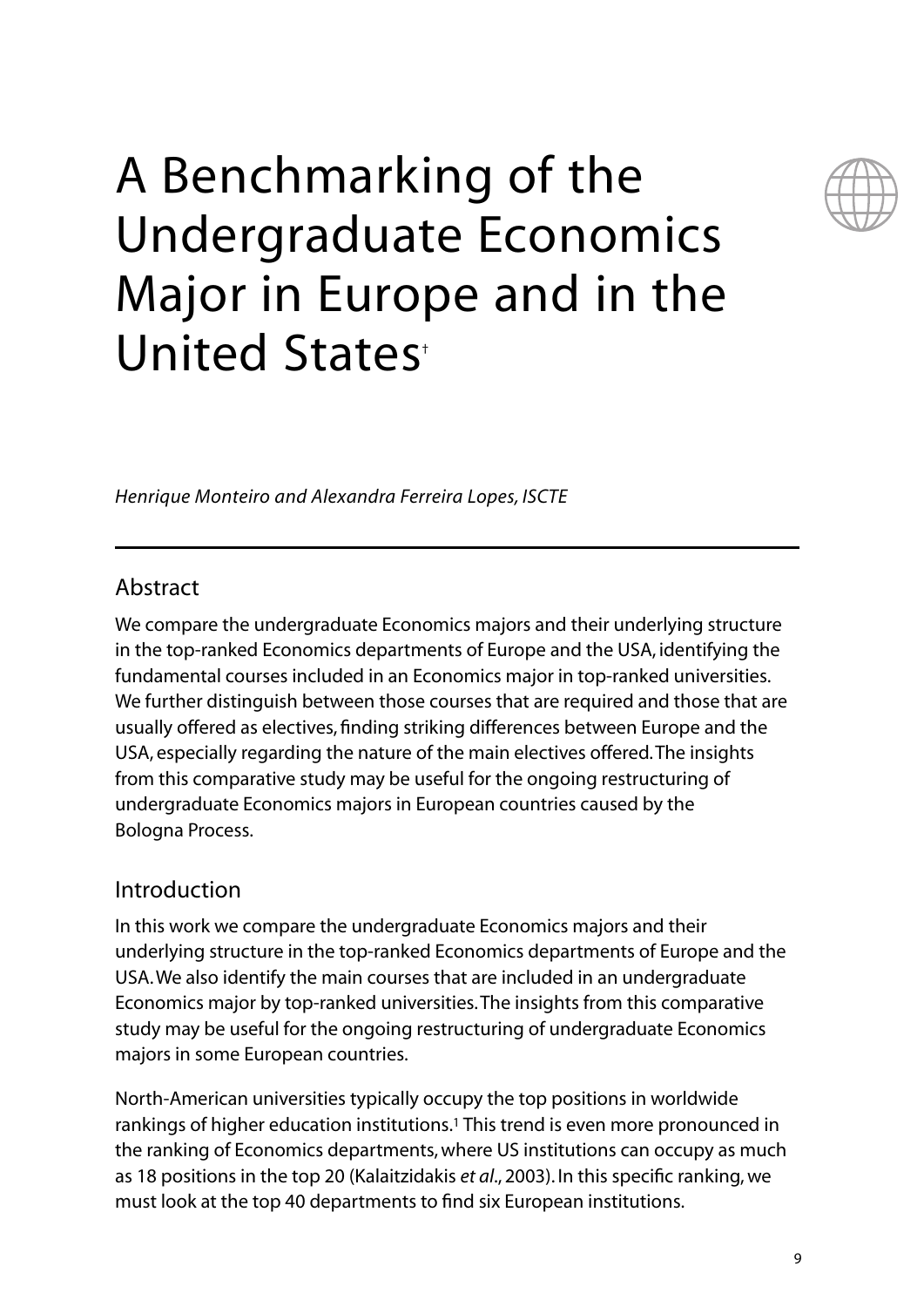European policymakers already recognise the competitiveness gap between the two regions regarding higher education and scientific research. Narrowing the gap has been established as a top priority by European governments. Specific steps have been taken with this purpose in mind, namely in what is called the Bologna Process.This Process results from the intention of creating a single European Higher Education Area, mentioned in the Sorbonne Declaration signed in 1998 and reinforced in the Bologna Declaration, signed in 1999 by 29 European ministers of Education. Since then, the number of signatory countries has increased to 45.

Our study will not handle general competitiveness problems or broad higher education reforms.We aim primarily to provide information that is important for the reform of Economics education, especially in European countries.The Bologna Process is already implying structural changes in the academic curriculum, especially in those countries where undergraduate degrees will be shortened, as can be seen in the national implementation reports of the signatory countries of the Bologna Process.2 This creates a need to analyse the several courses offered in European Economics degrees and decide which are essential in an undergraduate course.The top-ranked universities' degrees are a good reference point to look at during the reform process.This is why we chose not to analyse a random sample of Economics degrees, which would be a good method to describe the existing situation but would not be as good at providing guidelines for reform.We thus turn to a benchmarking approach to analyse the existing best practices. For this exercise, we believe the comparison with the USA is useful, since North-American universities are always positioned in the first places of international rankings. However, we must be aware of the specificities of the European education context: for instance, differences regarding secondary education may imply differences in the design of academic curricula in European universities or even between different European countries.

UNESCO defines benchmarking as 'a standardized method for collecting and reporting critical operational data in a way that enables relevant comparisons among the performances of different organizations or programmes, usually with a view to establishing good practice (...)' (Vlăsceanu *et al.*, 2004). The exercise is considered useful because it 'gives the organization (or the programme) the external references and the best practices on which to base its evaluation and to design its working processes' (*ibid*.). Dearden *et al*. (2001) have used the technique to survey economics departments in private universities.The authors recall that 'it is important to stress that the purpose of a benchmarking survey is not quite the same as that of an ordinary survey. In a benchmarking survey, the goal is to ascertain the characteristics and practices of certain other institutions for comparison, modelling, or even aspirational purposes.' Our purpose is different as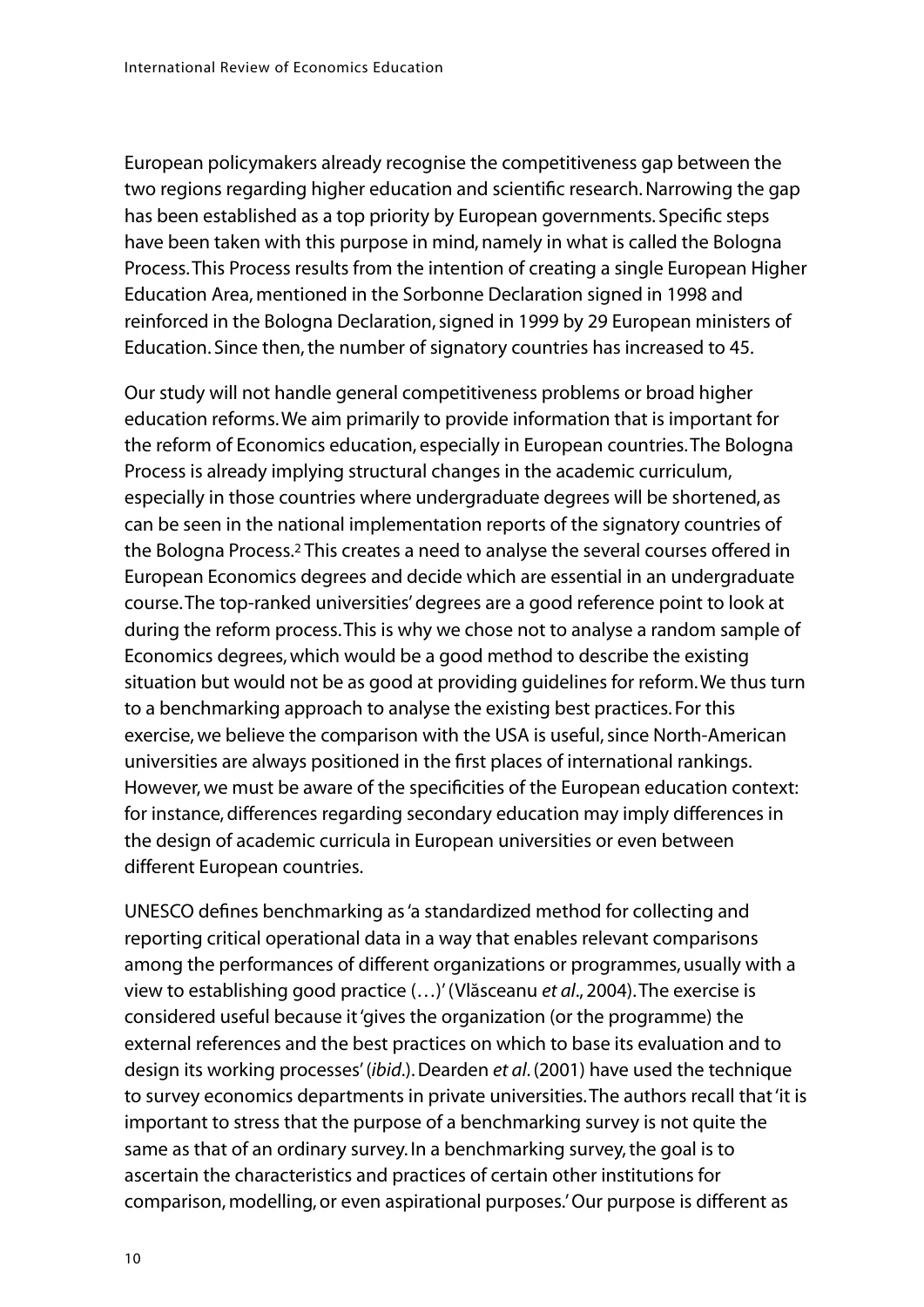we focus on the curriculum of the undergraduate degrees and not on the general activity of the departments.

Some researchers have focused on the content of specific courses within the Economics major as in Becker (2000) and Gärtner (2001), although the latter also studied the duration and structure of degrees in an introductory way.We choose to focus on the undergraduate Economics majors' study plan, comparing the leading Economics institutions in Europe and in the USA. Our benchmarking approach is also an innovation in Economics' curriculum studies.The structure of the Economics major is summarily described in Siegfried *et al*. (1991) for the USA and in Gärtner (2001) for Europe, but no study that we know of compares the majors between the two regions. Besides this comparison, we also identify the main courses that are usually included in an undergraduate Economics major and test our empirical findings by means of a cluster analysis.

This article is divided into five sections.The second section explains the methodology we used.The third section presents a comparison between the Economics major in USA and in Europe in terms of length and structure and the fourth section uses cluster analysis to infer some similarities and differences between the two regions.The fifth section concludes.

# Methodology

Our study's goal is twofold. On the one hand we aim to identify the main courses that are included in an undergraduate Economics major. On the other hand we mean to compare the best practice in Europe and in the USA in this respect.

To meet these goals we choose a benchmarking approach, instead of drawing random samples from the existing universities in these two regions. More than a description of a random sample of Economics majors we wanted to investigate the course structure in the leading and most prestigious institutions, so that our results could provide guidelines for the undergoing restructuring process in Europe. Therefore, we had to establish some quality criterion for selecting the institutions that would provide the basis for our analysis. As far as our knowledge goes, there is no worldwide comparative assessment of teaching quality that would allow us to rank universities, forcing us to consider alternative criteria. A university's ranking is commonly based on its publication volume and the impact of its faculty's research in peer-reviewed scientific journals. Although the relationship of research productivity and teaching effectiveness is not universally accepted, some authors do find a positive relationship between the two (Jenkins *et al*., 1998), especially in the social sciences (Smeby, 1988; Centra, 1983).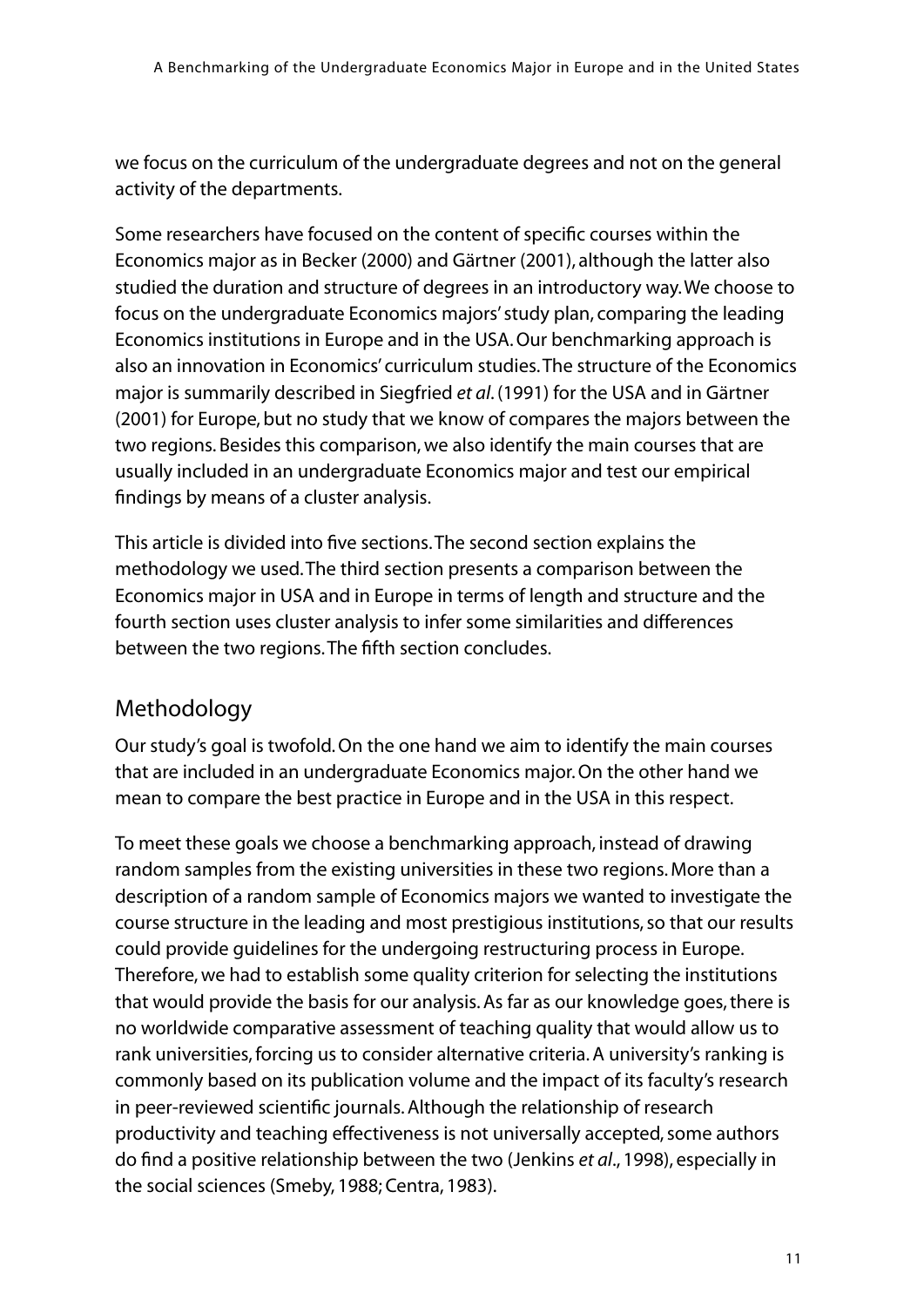We use a ranking of Economics departments instead of a general ranking of universities due to the specific nature of our study.We follow the Economics departments' ranking by Kalaitzidakis *et al*. (2003), which is one of the most recent rankings.The ranking is constructed based on the articles published and cited in the top 30 scientific Economics journals.The journal ranking itself is also updated by Kalaitzidakis *et al*. (2003), based on article citations to avoid biases that could be introduced by using an outdated journal ranking.

After selecting the 20 highest-ranking universities in each region (see Appendix A, Table A1), we analysed the study plans of their undergraduate Economics majors for the school year 2004–05.3 The data were collected through the degree description in university websites. A typology of 118 courses was created to accommodate all possible choices given to the students (see Appendix A,Table A2). Special attention was given to sub-fields of Economics, which were disaggregated into 62 possible types.We wanted to be as exhaustive as possible regarding courses in Economics. Related scientific fields were given a lower level of disaggregation: Management with 22 types, Social Sciences with ten types, Quantitative Methods with six types, Humanities with six types, Law with five types and Skills with two types. All other possibilities were accounted for in a more aggregate manner with single classes for Computer Science, Engineering, Foreign Languages, Natural Sciences and Physical Education.

For each of the two regions we collected information on three key dimensions: the existence of the course, its required or optional nature and the number of semesters required. Not all universities organise their school year in semesters. For those which do not, we convert into semesters the number of required periods in the study plan.A replacement of the 'number of semesters required' dimension for one based on credits would be of value, since the same course can have different hour requirements and different levels of complexity in each university, but the information about credit units was not readily available from all universities and was not coherent throughout the samples. In Europe, the widespread implementation of a homogeneous European Credit Transfer System (ECTS) was not completed at the time of our study. Even in the USA, the definition of the total number of credits required for an undergraduate degree differed across the universities investigated.

From the data collected, we constructed four variables for each region: average percentage of universities that offer the course, average percentage of universities that require the course, average number of required semesters in the universities that require the course and average number of required semesters considering all universities.We used these variables to group the several courses into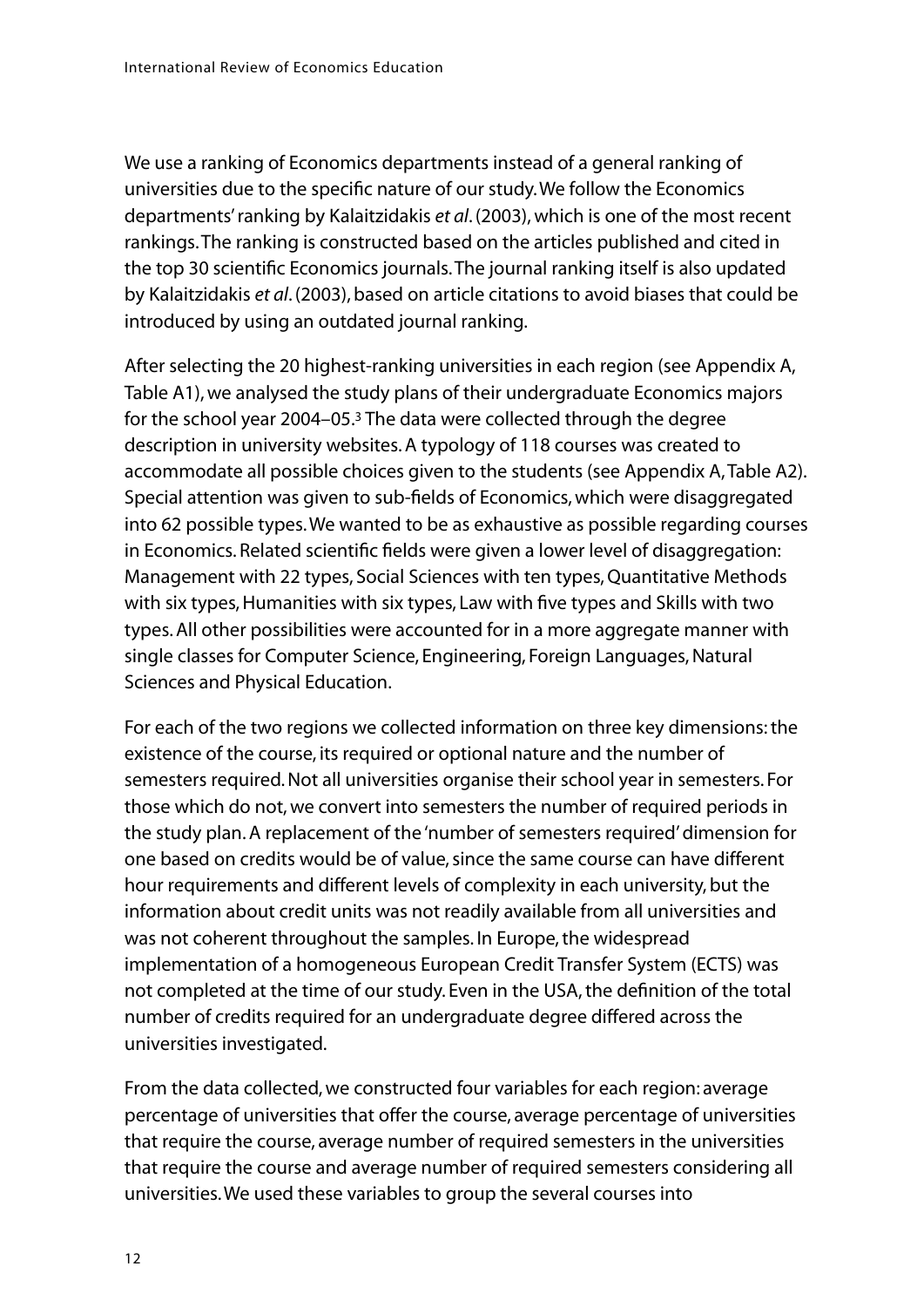homogeneous classes in order to ascertain which essential courses make up an Economics major nowadays in top-ranking universities.We make use of cluster analysis to reinforce our conclusions, giving less room for subjectivity in our grouping exercise.We apply hierarchical aggregation procedures based on the Euclidean distance between groups. Using SPSS, we perform not only a global cluster analysis (for the entire data set), but also partial cluster analysis for each region and each dimension to fully explore the differences between them.

# Undergraduate Economics majors in the USA and in Europe

In this section we will be focusing on the structure of the undergraduate Economics majors in Europe and in the USA. It is important, however, to stress a significant difference between regions in the structure of higher education degrees. In the USA, a bachelor degree has three components: the university or college requirements, the major requirements and a usually optional minor. University/college requirements usually consist of courses that have the objective of broadening the students' knowledge in other fields of study besides the one they will be majoring in. Such requirements commonly include writing courses, foreign language courses, courses intended to increase students' knowledge of American society, culture or institutions, and courses that endow them with a liberal education in such different fields as Arts, Literature and Humanities, Natural and Physical Sciences and Quantitative Methods. University requirements typically take at least one year to fulfil.The major is the field of study the students choose to specialise in.The largest part of a student's time is spent fulfilling the major requirements. Finally, the minor is a coherent set of at least six courses on a different field. Minors are organised and offered by several university departments.4 Students may use their electives to satisfy the requirements to apply for a minor, but they are usually not required to do so to complete their undergraduate degrees.They may use their electives to specialise even further in their major subject.We do not have data on the proportion of students in Economics undergraduate programmes in the USA that choose to complete minors.We also do not look into the contents of the minors that Economics students may choose because the task would be daunting, given the large array of possible choices available within universities.

European degrees are generally more focused on the subject field of specialisation the students choose at the beginning and, although they may include courses from other fields, their structure is usually not divided as in the USA into course requirements, major requirements, and minor specialisations.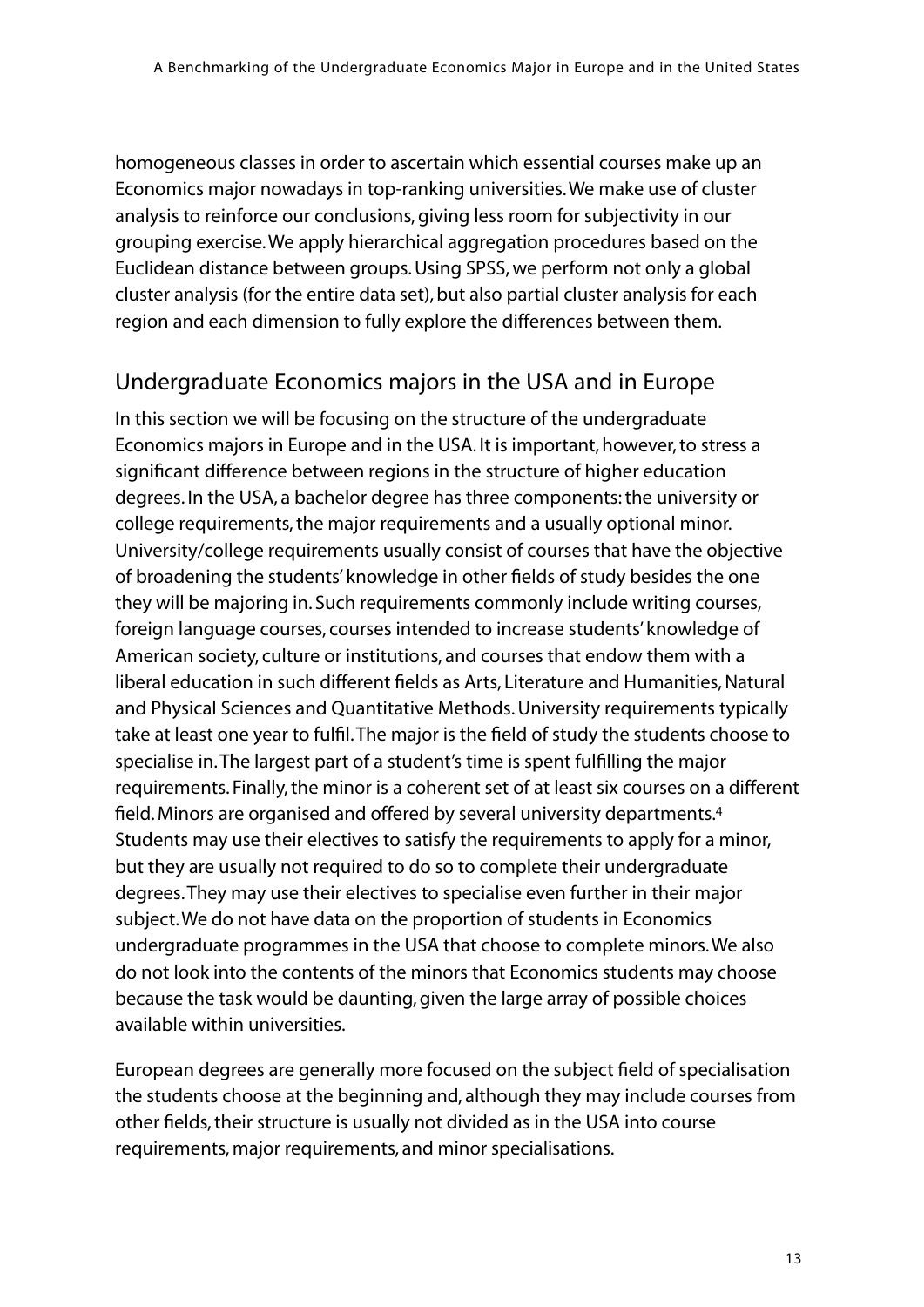The length of North American degrees is usually four years. Fulfilling the major requirements should take up to three years. In Europe, if we consider the current 45 signatory countries of the Bologna Process, only 44% of them have three-year degrees. However, if we consider only the original signatory countries of the Bologna Declaration in 1999, the number rises to 62%. If we further restrict our analysis to the 20 top-ranked European institutions, the proportion increases to 67%. Following the Bologna recommendations of comparability, some European countries, like Belgium and Portugal, have already decided to shorten their Economics degrees to three years.Therefore, we believe it is more sensible to compare the European degrees with the North-American major. In the USA, major requirements are not restricted to Economics courses, but they usually also include other relevant fields such as Quantitative Methods. A student may use the same course to satisfy both the major and the general degree requirements if applicable. Therefore, we do not risk leaving out related courses by focusing on the major. Only unrelated breadth requirements are left out of the analysis.

# Data analysis

In the following section we analyse in more detail the data on the European and North-American Economics majors, in order to identify the main required and offered courses and the most important differences and similarities between both regions. Cluster analysis is used to introduce objectivity into the selection/grouping process and to support our main findings.

#### *Main courses*

The global cluster procedure returns two very different groups of observations (courses) both in number and in their characteristics.5 The six following courses stand out in one group as the main required courses in the European and North-American Economics majors: Introduction to Economics, Macroeconomics, Microeconomics, Econometrics, Mathematics, and Statistics.We call these the *core courses*, because these are the courses we find in any undergraduate Economics major, the basic branches of Economics (Macroeconomics, Microeconomics, and Introduction to Economics) and instrumental Quantitative Methods courses (Mathematics, Statistics, and Econometrics).These courses are characterised by much higher average percentages of universities that offer or require its courses and a much higher average number of required semesters than in the other remaining courses,which form a much larger and more heterogeneous group.They are offered in virtually all majors analysed,with the exception of Introduction to Economics, which is offered only by 60% of the European universities (100% in the USA).They are all required by the majority of the universities in both regions. Micro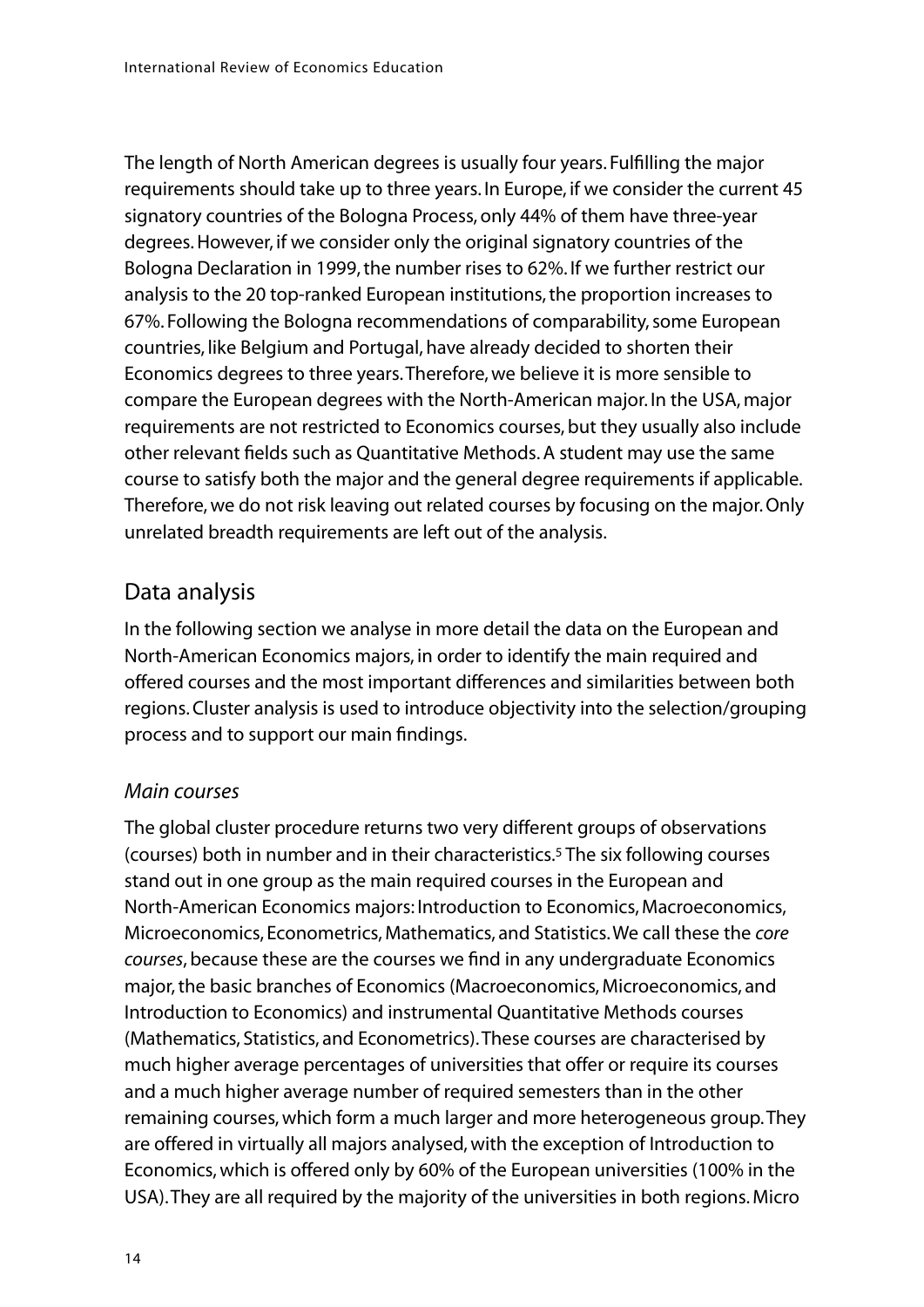and Macroeconomics are required everywhere. An average of two semesters is required for each of the six courses, with the exception of Introduction to Economics in Europe (with only one semester on average across all universities, but two on the ones that do require it), Macroeconomics in Europe (three semesters required on average), and Statistics and Econometrics in the USA (only one semester required on average).

#### *Comparison of Europe and the USA*

In this section we identify the specificities for Europe and the USA and also perform separate cluster analysis for each one, which enables us to corroborate the subsequent results.

#### *Main courses in Europe*

If we cluster the courses in two groups in the data for Europe we get a group with 13 observations (cluster 2) and another with the remaining 105 (cluster 1), as we can see in Table 1.6 The 13 courses in cluster 2 are the six core courses, three sub-fields of Economics (Industrial Organization, International Trade, and Public Economics), three sub-fields of Management (Accounting, Business Management,

|                                         |                | N   | Mean    | Std.<br>deviation | Minimum | Maximum |
|-----------------------------------------|----------------|-----|---------|-------------------|---------|---------|
| Universities that                       | 1              | 105 | .25527  | .218900           | .000    | 1.000   |
| offer the course                        | $\mathfrak{p}$ | 13  | .89615  | .126592           | .600    | 1.000   |
| $(\%)$ – Europe                         | Total          | 118 | .32587  | .291284           | .000    | 1.000   |
| Universities that                       | 1              | 105 | .07095  | .096022           | .000    | .500    |
| require the course                      | $\mathfrak{p}$ | 13  | .60000  | .264575           | .550    | 1.000   |
| $(\%)$ – Europe                         | Total          | 118 | .12924  | .207480           | .000    | 1.000   |
| Average number of<br>required semesters |                |     |         |                   |         |         |
| in the universities                     | 1              | 105 | .74945  | .942264           | .000    | 7.000   |
| that require the                        | C              | 13  | 1.87277 | .439431           | 1.636   | 2.750   |
| course – Europe                         | Total          | 118 | .87320  | .966320           | .000    | 7.000   |
| Average number of                       |                |     |         |                   |         |         |
| required semesters                      | 1              | 105 | .09857  | .149592           | .000    | .900    |
| considering all                         | $\mathcal{P}$  | 13  | 1.21538 | .803478           | .900    | 2.750   |
| universities - Europe                   | Total          | 118 | .22161  | .457627           | .000    | 2.750   |

**Table 1:**Descriptive statistics of the cluster analysis for Europe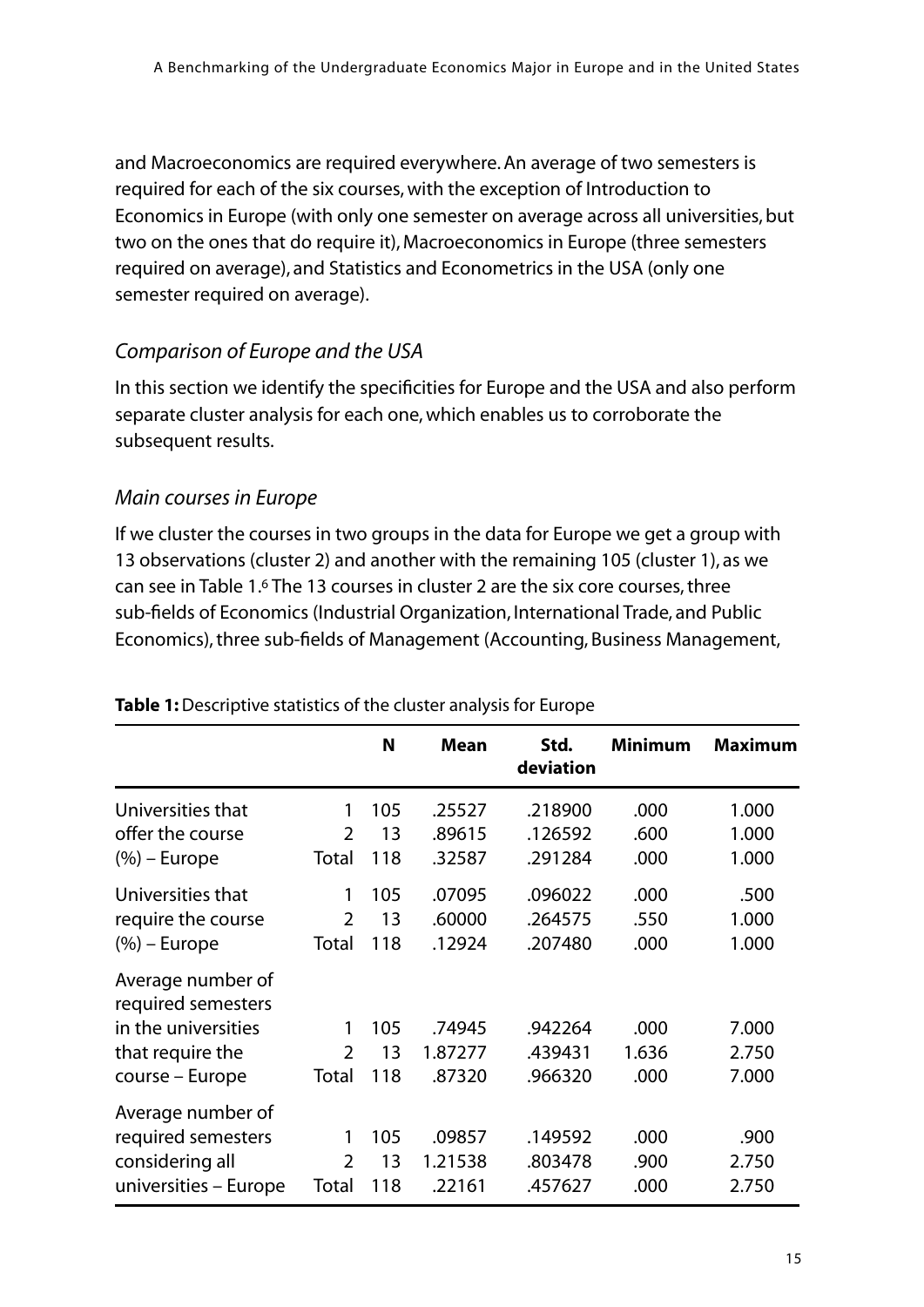and Corporate Finance) and one related social science (Economic History).This result shows the importance that courses in Management have in European Economics majors. Cluster 2 clearly has higher average percentages of universities offering the courses or requiring them and a higher average number of required semesters.

If we increase the number of groups to four, the previous cluster 2 breaks up with Macroeconomics, Microeconomics, Econometrics, Mathematics, and Statistics in one group and the remaining eight courses in the other.The former has the highest average levels in all variables except the average number of required semesters in universities that require the course. Finally, the Seminar course (which is a course with variable applied themes) breaks up from cluster 1 to form an individual class.

## *Main Courses in the USA*

When we cluster the courses in two groups in the USA data we get exactly the same groups obtained for the global analysis, with the six core courses forming one group and the remaining courses in the other group.The descriptive statistics for these two groups are presented in Table 2.

|                                         |                | N   | Mean    | Std.<br>deviation | Minimum | Maximum |
|-----------------------------------------|----------------|-----|---------|-------------------|---------|---------|
| Universities that                       | 1              | 112 | .32679  | .320116           | .000    | 1.000   |
| offer the course                        | $\overline{2}$ | 6   | 1.00000 | .000000           | 1.000   | 1.000   |
| $(%)-USA$                               | Total          | 118 | .36102  | .345368           | .000    | 1.000   |
| Universities that                       | 1              | 112 | .00893  | .036276           | .000    | .250    |
| require the course                      | $\overline{2}$ | 6   | .90000  | .173205           | .550    | 1.000   |
| (%) – USA                               | Total          | 118 | .05424  | .202925           | .000    | 1.000   |
| Average number of<br>required semesters |                |     |         |                   |         |         |
| in the universities                     | 1              | 112 | .11786  | .378288           | .000    | 2.000   |
| that require the                        | $\mathfrak z$  | 6   | 1.70483 | .444127           | 1.105   | 2.150   |
| course – USA                            | Total          | 118 | .19855  | .516506           | .000    | 2.150   |
| Average number of                       |                |     |         |                   |         |         |
| required semesters                      | 1              | 112 | .01027  | .040901           | .000    | .300    |
| considering all                         | 2              | 6   | 1.57500 | .588005           | .650    | 2.150   |
| universities - USA                      | Total          | 118 | .08983  | .368153           | .000    | 2.150   |

#### **Table 2:**Descriptive statistics of the partial cluster analysis for the USA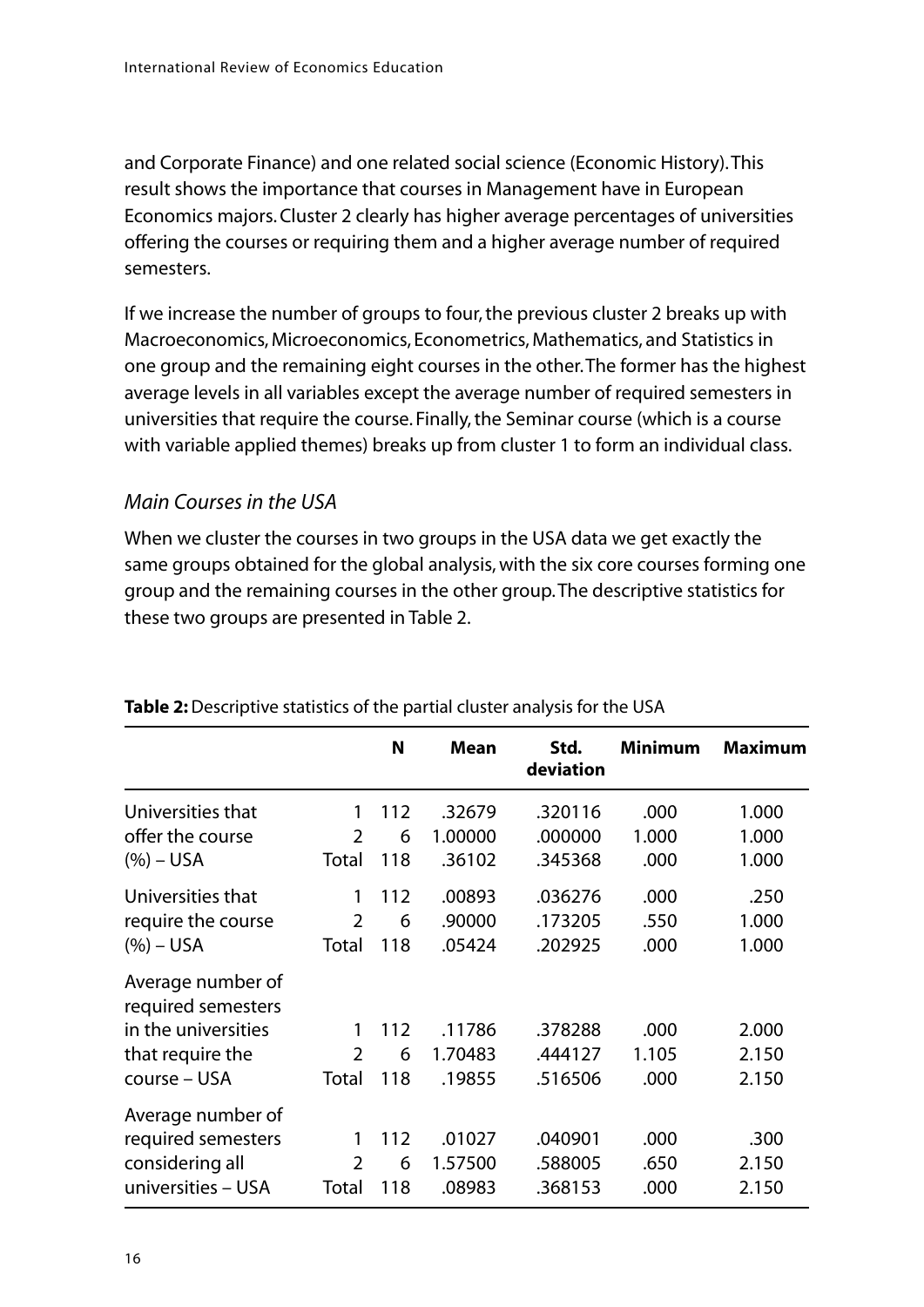It is worthwhile looking at what the grouping would look like if we had set the number of clusters to four in the USA and compare it to Europe's result. One result would be a break-up of the *core courses* group with Introduction to Economics, Microeconomics, Macroeconomics, and Mathematics forming one cluster and Statistics and Econometrics in another cluster.The first group has higher levels of course requirement and duration requirement.

The second result from the increase in the number of clusters is the appearance of seven new courses in another group, including three sub-fields of Economics (International Trade, International Finance, and Labour Economics), three applied courses within Economics (Seminar, Applied Economics, and Thesis), and a related Social Science (Economic History).This group has very high offering levels and very low requirement levels.This result demonstrates that electives in US majors are mainly concerned with giving *breadth* to the students' knowledge, through the offering of several courses in sub-fields of Economics, and providing *depth* to their research capabilities, through the offering of applied courses and seminars.These findings are consistent with the recommendations made by Siegfried *et al*. (1991).

#### *Required courses*

After having delved into the regional differences, we now look into each dimension selected in our study, starting with the requirement nature of the courses in both regions.The *core courses* stand out again with higher requirement levels in both regions (this is confirmed by a partial cluster analysis on this variable alone).The *core courses* are required in the majority of the universities analysed in either region. In the USA we found no other courses with a requirement level above 25%, rendering the USA majors' structure quite flexible and with easily identifiable fundamental courses.The majors in Europe are more rigid, with a greater number of required courses.The following courses are required in 30–50% of European universities: instrumental Economics courses (Thesis and Applied Economics), sub-fields of Economics (International Trade, Industrial Organization, Public Economics, Economic Policy, Economics of Information and Uncertainty, and Game Theory) and also courses from other scientific fields, namely Management (Business Management, Accounting, and Corporate Finance), Social Sciences (Economic History), Law (Introduction to Law), and Computer Science.The inclusion of Management, Law, and Computer Science courses in Economics majors may reflect a strategy to provide the students with specific skills in related fields with higher employability, in a context where economists compete with business graduates in firms, and also with a perceived decline in the demand for Economics courses.<sup>7</sup>

Clearly, there are differences in the course structure design in Europe and in the USA.They are not entirely explained by the existence of previous university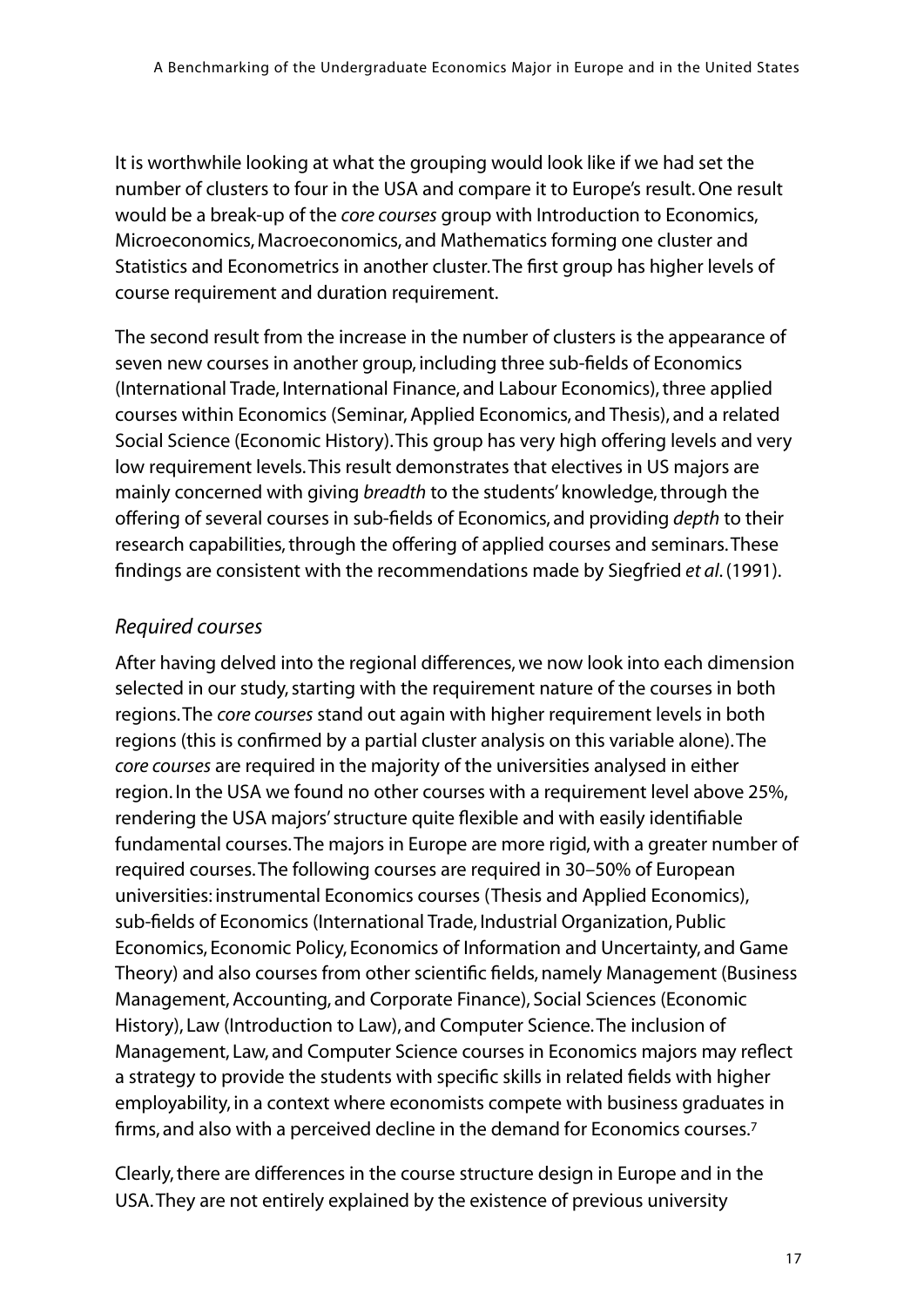requirements in the US institutions, which are composed of wider scientific areas, like Humanities, Natural Sciences or Foreign Languages, and are not focused on the above-mentioned scientific fields clearly showing the difference between both regions major's requirements.

#### *Offered courses*

The main courses offered as electives in an undergraduate Economics major deal with specific sub-fields of Economics.This feature is more striking in the USA than in Europe, where other scientific fields stand out as important electives as well, as can be seen in Table 3, which lists the most offered courses in an Economics major in Europe and in the USA (at least in 50% of the universities in one of the regions), grouped in classes according to the relative importance they present in each region.

Obviously all the *core courses* appear in Table 3, especially in Group 1. In Group 1 we find some of the traditional working subjects of Economics, namely the public sector, the regulation of the economy, the international environment, and the financial markets and banking sector, both in developed and developing economies.

The other remaining groups, with the exception of Group 6, highlight the difference between the two regions. In the USA, other important electives are mainly concerned either with a sub-field of Economics, with the application of theory to specific regional economies, or with developing the students' competence to practise research.As for Europe, we find once again that Economics majors tend to give greater importance to other scientific fields, such as Management, Law, Computer Science, Social Sciences, and Foreign Languages.8 The difference between both regions may be partly attenuated by the fact that, in the USA, students may choose a minor in a separate field. However the large array of choices the students have for their minor and the fact that it consists of a specialisation in another field and not a set of disciplines aiming to give breadth to their knowledge or competences to favour employability hinders any comparison attempt in this regard.

A partial cluster analysis on the offering level of the courses in both regions can also be performed.The result is that the number of courses included in the group that stands out with the highest average offering levels is much higher.They are the six *core courses* plus 11 sub-fields of Economics (Money and Banking, Development Economics, Environmental Economics, Financial Economics, Game Theory, History of Economic Thought, Industrial Organization, International Finance, International Trade, Labour Economics, Public Economics), two sub-fields of Management (Accounting and Corporate Finance), two applied Economics courses (Applied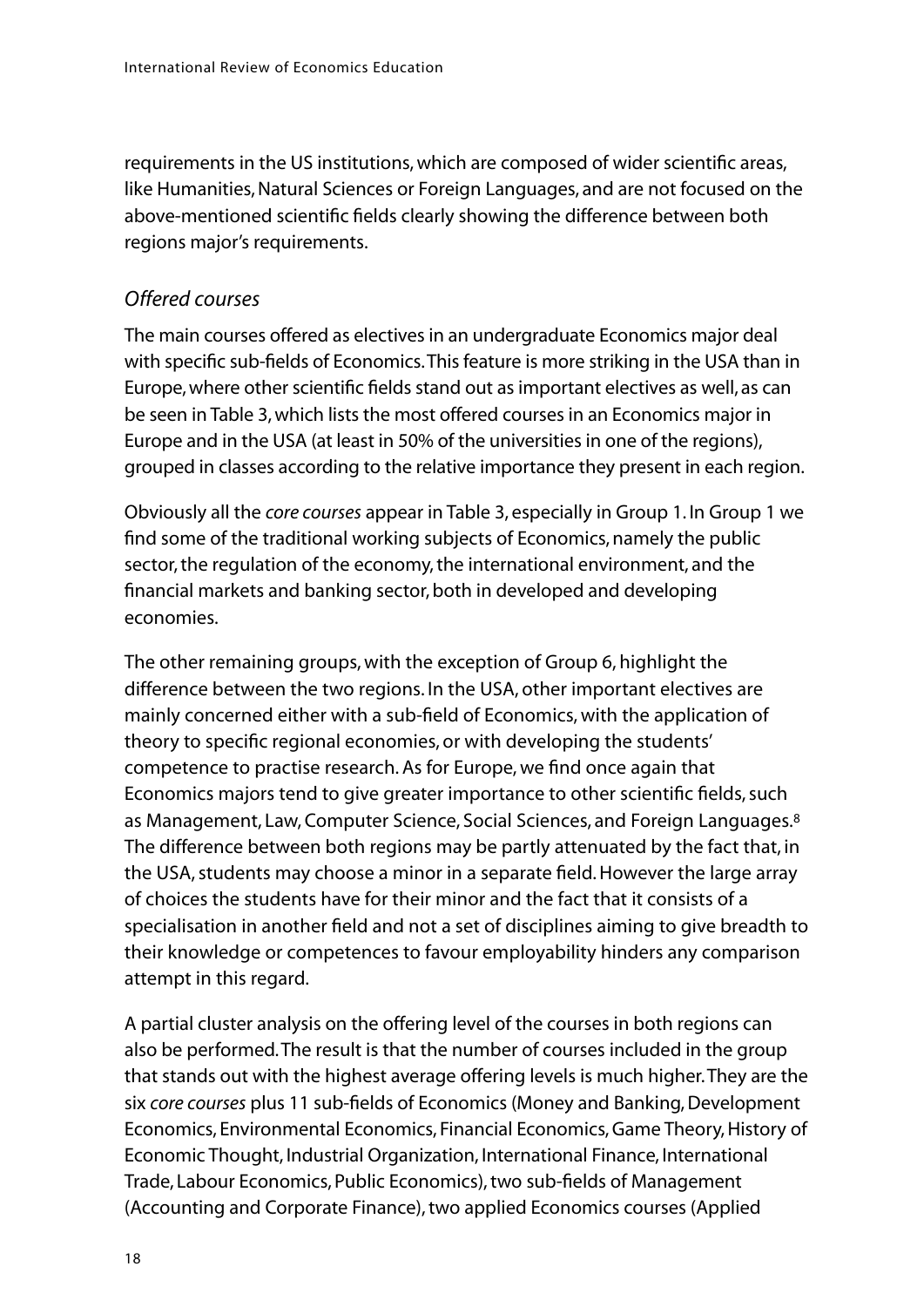**Table 3:**Offered courses

**Group 1** *– Courses offered by more than 75% of the universities in both regions*

• Macroeconomics • Microeconomics • Mathematics • Industrial Organization

- Statistics Econometrics International Trade Public Economics
- Development Economics International Finance Financial Economics

• Money and Banking

**Group 2** *– Courses offered by more than 75% of the universities in Europe and between 50% and 75% in the USA*

• Corporate Finance • Accounting

**Group 3** *– Courses offered by more than 75% of the universities in the USA and between 50% and 75% in Europe*

• Introduction to Economics • Applied Economics • Environmental Economics

• Labour Economics • Game Theory • Thesis • Economic History

**Group 4** *– Courses offered by more than 75% of the universities in Europe and less than 50% in the USA*

• Business Management

**Group 5** *– Courses offered by more than 75% of the universities in the USA and less than 50% in Europe*

• Transition Economics • Public Choice • Public Finance • Seminar

• Law and Economics • Health Economics • Natural Resource Economics

**Group 6** *– Courses offered by more than 50% and less than 75% of the universities in both regions*

• Economic Policy

**Group 7** *– Courses offered by more than 50% and less than 75% in Europe and less than 50% in the USA*

- Computer Science History of Economic Thought Marketing Sociology
- Political Science European Economic Integration Other sub-courses of Law

• Business Strategy • Foreign Languages

**Group 8** *– Courses offered by more than 50% and less than 75% in the USA and less than 50% in Europe*

- Economic Growth Social Economics Demography and Population Economics
- Economics of Information and Uncertainty Topics in Economic Theory
- Asian Economy Urban Economics Latin American Economy
- Economics of Discrimination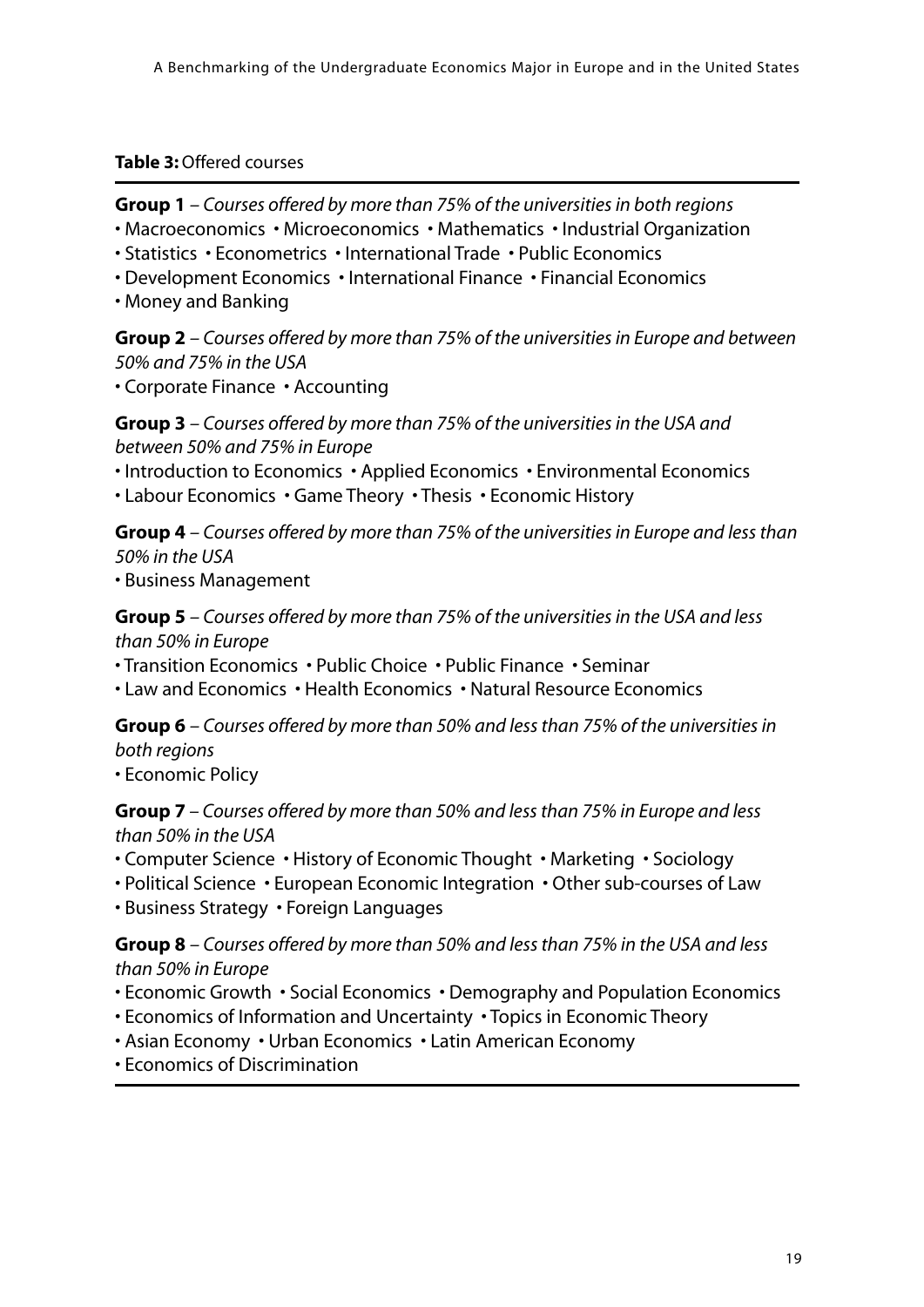Economics and Thesis), one related social science (Economic History), and Computer Science.

## *Average number of required semesters*

Finally, we focus on the variables regarding the average number of required semesters. As was mentioned before, the lack of comparable credit allocations between and within regions impedes us from using them as a first-best variable in measuring each required course's importance in the degrees.Therefore, we make use of the number of semesters required as a second-best option. Here, the courses that stand out are Introduction to Economics, Microeconomics, Macroeconomics, and Mathematics, which are courses that combine a greater length of attendance requirements (two semesters on average) and a greater proportion of institutions requiring the course. Statistics and Econometrics, the remaining *core courses*, are left out of cluster 2 mainly because in the USA majors only one semester is required, as mentioned before. Nevertheless, this can be offset by the inclusion of quantitative methods courses in the university requirements and a significant scope of electives in Econometrics.

# Conclusions

The results of our benchmarking approach combined with cluster analysis clearly show the main courses included in the undergraduate Economics majors of the top-ranking institutions in Europe and in the USA.They further allow us to distinguish between those that are required and those that are usually offered as electives.

The conventional major requirements consist of a set of courses that introduces the student to the basic principles of Economics and to the main quantitative methods techniques, and also leads them to the intermediate levels of analysis in macroeconomics and microeconomics.This core is similar in both regions.The courses most often offered as electives apply the core theoretical principles to a scope of economic sub-fields, ranging from the public to the private sector, from domestic to international economic affairs, from monetary and financial markets to labour and goods markets. However, we find striking differences between the USA and Europe in the nature of the main electives offered.While in the USA we typically find research-oriented and applied courses in Economics, in Europe the institutions give greater importance to courses in related scientific fields, like Management, Law, Social Sciences, and Computer Sciences.

We chose for our study only the top-ranked institutions in Europe and in the USA, according to publication volume and impact of their research in peer-reviewed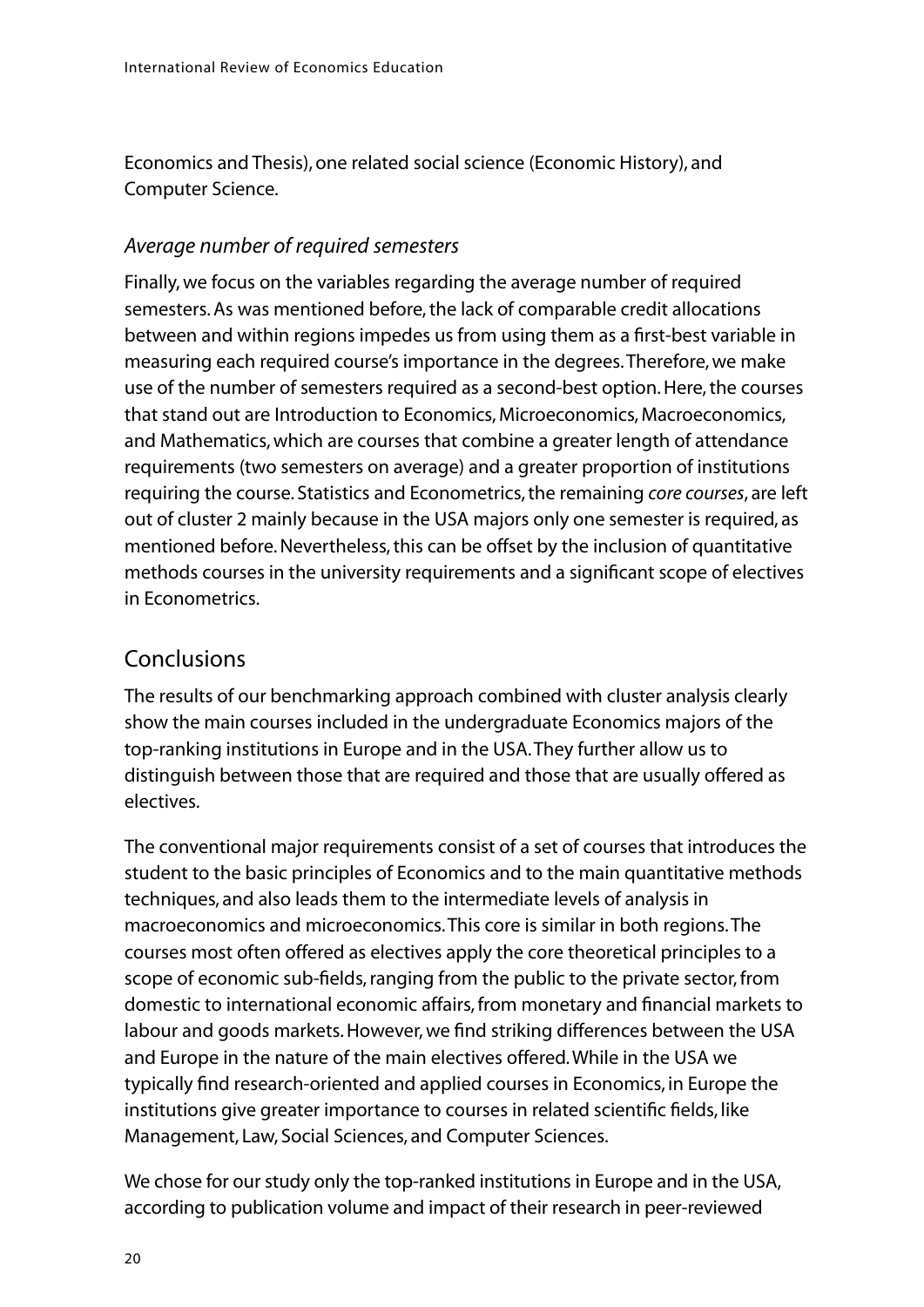scientific journals. More than a description of a random sample of Economics majors we wanted to investigate the course structure in the leading and most prestigious institutions, so that our results could provide guidelines for the undergoing restructuring process in Europe.This approach is not without its critics, especially because it is based on research rankings and not on the quality of teaching in each of the institutions. However, to our knowledge, there is no worldwide ranking of institutions based on quality of teaching. Part of the undergoing changes in the higher education system in Europe caused by the Bologna Process are related to the main goal of the Lisbon Agenda, i.e. making Europe the most dynamic knowledge economy in the world by 2010.The results of these processes are not clear yet, making the comparison between the USA and Europe especially relevant. A good avenue for future research would be to compare them again in a few years, regarding the length of degrees, course structure and institutional rankings, to investigate the impact of the Bologna Process in bringing the European Economics departments closer to their leading North-American counterparts.

## Appendix A

|                                             | <b>European</b><br>Ranking<br>Position <sup>9</sup> | <b>USA</b><br>Ranking<br><b>Position</b> | World<br>Ranking<br><b>Position</b> |
|---------------------------------------------|-----------------------------------------------------|------------------------------------------|-------------------------------------|
| Harvard University (USA)                    |                                                     | 1                                        | 1                                   |
| University of Chicago (USA)                 |                                                     | 2                                        | ς                                   |
| Massachusetts Institute of Technology (USA) |                                                     | 3                                        | 3                                   |
| Northwestern University (USA)               |                                                     | 4                                        | 4                                   |
| University of Pennsylvania (USA)            |                                                     | 5                                        | 5                                   |
| Yale University (USA)                       |                                                     | 6                                        | 6                                   |
| Princeton University (USA)                  |                                                     | 7                                        | 7                                   |
| Stanford University (USA)                   |                                                     | 8                                        | 8                                   |
| University of California, Berkeley (USA)    |                                                     | 9                                        | 9                                   |
| New York University (USA)                   |                                                     | 10                                       | 10                                  |
| Columbia University (USA)                   |                                                     | 11                                       | 11                                  |
| University of California, San Diego (USA)   |                                                     | 12                                       | 12                                  |
| University of Michigan (USA)                |                                                     | 13                                       | 13                                  |
| University of California, Los Angeles (USA) |                                                     | 14                                       | 14                                  |
| Cornell University (USA)                    |                                                     | 15                                       | 15                                  |

**Table A1:** Selected universities in Europe and in the USA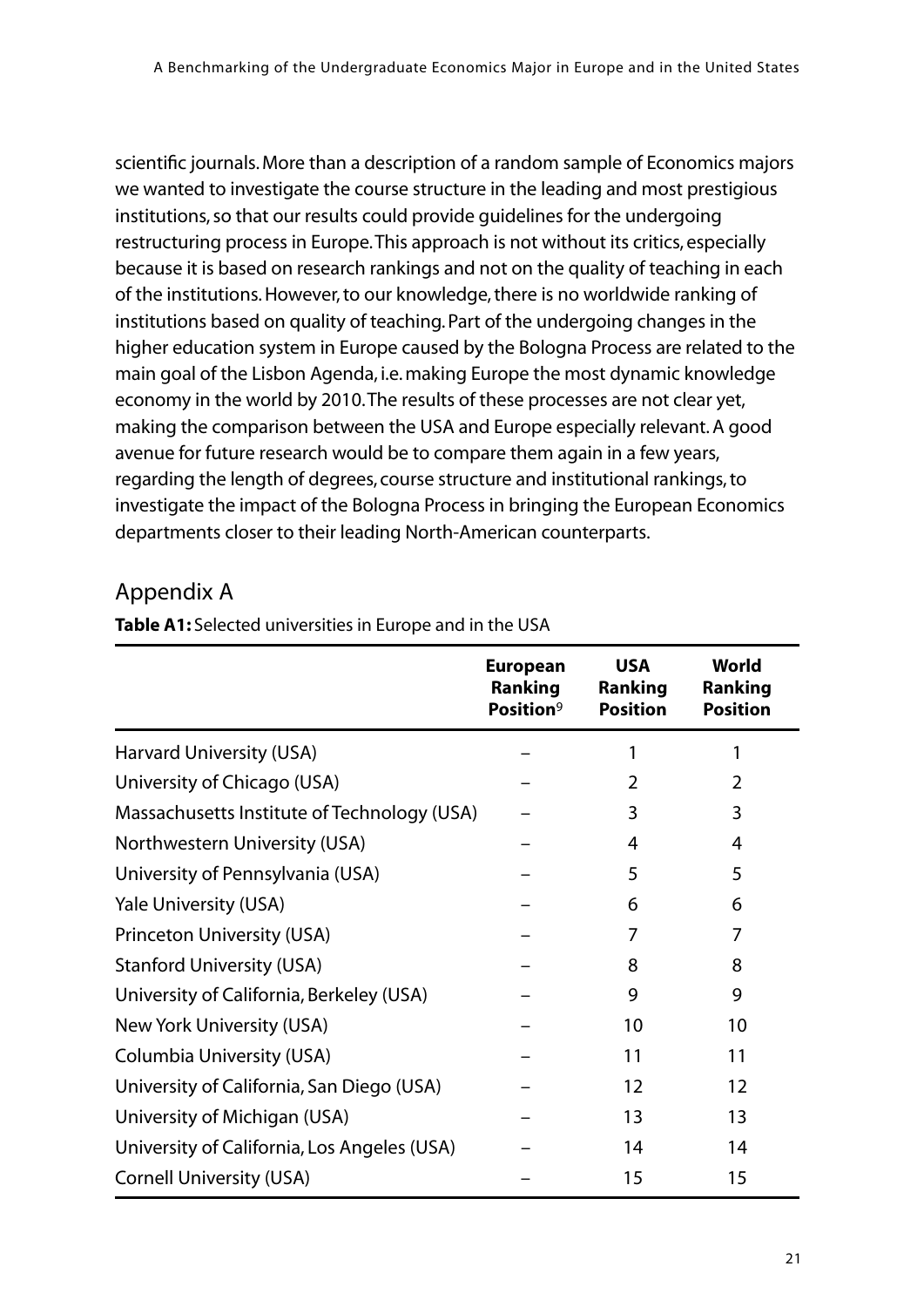|                                           | <b>European</b><br>Ranking<br>Position <sup>9</sup> | <b>USA</b><br>Ranking<br><b>Position</b> | World<br>Ranking<br><b>Position</b> |
|-------------------------------------------|-----------------------------------------------------|------------------------------------------|-------------------------------------|
| University of Texas, Austin (USA)         |                                                     | 16                                       | 16                                  |
| University of Rochester (USA)             |                                                     | 17                                       | 17                                  |
| <b>Tilburg University (Netherlands)</b>   | 1                                                   |                                          | 18                                  |
| University of Wisconsin, Madison (USA)    |                                                     | 18                                       | 19                                  |
| London School of Economics (UK)           | 2                                                   |                                          | 20                                  |
| University of Minnesota (USA)             |                                                     | 19                                       | 21                                  |
| <b>Boston University (USA)</b>            |                                                     | 20                                       | 22                                  |
| University College of London, IFS (UK)    | 3                                                   |                                          | 34                                  |
| University of Cambridge (UK)              | 4                                                   |                                          | 39                                  |
| University of Oxford (UK)                 | 5                                                   |                                          | 40                                  |
| Université de Toulouse (France)           | 6                                                   |                                          | 46                                  |
| Universitat Autònoma de Barcelona (Spain) | 7                                                   |                                          | 50                                  |
| University of Amsterdam (Netherlands)     | 8                                                   |                                          | 51                                  |
| Universitat Carlos III de Madrid (Spain)  | 9                                                   |                                          | 52                                  |
| University of Essex (UK)                  | 10                                                  |                                          | 54                                  |
| Universitat Pompeu Fabra (Spain)          | 11                                                  |                                          | 55                                  |
| Catholic Université de Louvain (Belgium)  | 12                                                  |                                          | 56                                  |
| <b>Erasmus University (Netherlands)</b>   | 13                                                  |                                          | 57                                  |
| Stockholm School of Economics (Sweden)    | 15                                                  |                                          | 61                                  |
| University of Warwick (UK)                | 16                                                  |                                          | 64                                  |
| University of Vienna (Austria)            | 17                                                  |                                          | 65                                  |
| University of Bonn (Germany)              | 18                                                  |                                          | 67                                  |
| University of Copenhagen (Denmark)        | 19                                                  |                                          | 70                                  |
| University of York (UK)                   | 20                                                  |                                          | 71                                  |
| University of Southampton (UK)            | 21                                                  |                                          | 72                                  |

**Table A1:** Selected universities in Europe and in the USA (continued)

Source: Kalaitzidakis *et al*. (2003)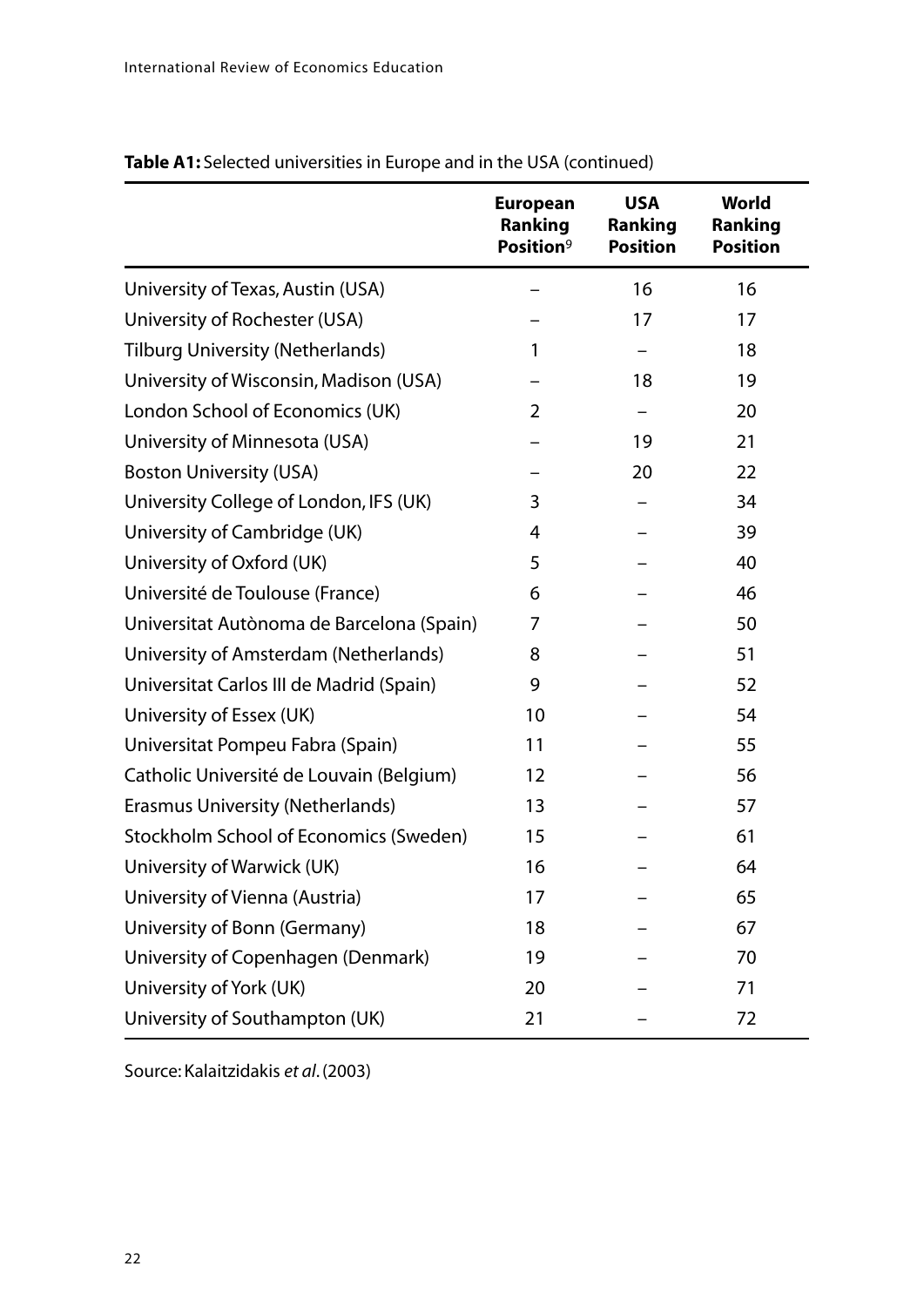| Scientific<br>area | Course                                   |                                    |
|--------------------|------------------------------------------|------------------------------------|
| Computer           |                                          |                                    |
| Science            | Computer Science                         |                                    |
| <b>Economics</b>   | African Economics                        | <b>Agricultural Economics</b>      |
|                    | American Economy                         | <b>Applied Economics</b>           |
|                    | Asian Economy                            | <b>Contract Theory</b>             |
|                    | <b>Cultural Economics</b>                | <b>Development Economics</b>       |
|                    | Development Projects                     |                                    |
|                    | Dynamic Modelling for Economists         |                                    |
|                    | Economic Growth                          | <b>Economic Policy</b>             |
|                    | Mass Media Economics                     | <b>Economics of Crime</b>          |
|                    | <b>Economics of Defence</b>              | <b>Economics of Discrimination</b> |
|                    | <b>Economics of Education</b>            |                                    |
|                    | Economics of Information and Uncertainty |                                    |
|                    | Economics of the Family                  | Economics of the Firm              |
|                    | <b>Environmental Economics</b>           | European Economic Integration      |
|                    | <b>Evolutionary Economics</b>            | <b>Experimental Economics</b>      |
|                    | <b>Financial Economics</b>               | <b>Game Theory</b>                 |
|                    | <b>General Equilibrium Theory</b>        | Health Economics                   |
|                    | History of Economic Thought              | <b>Industrial Organization</b>     |
|                    | <b>Economics of Innovation</b>           | <b>Institutional Economics</b>     |
|                    | <b>International Finance</b>             | International Trade                |
|                    | Introduction to Economics                | Labour Economics                   |
|                    | Latin American Economy                   | Local Government and Finance       |
|                    | Macroeconomics                           | Methodology of Economics           |
|                    | Microeconomics                           | Middle-East Economics              |
|                    | Money and Banking                        | <b>National Accounts</b>           |
|                    | National Economy                         | Natural Resource Economics         |
|                    | <b>Public Choice</b>                     | <b>Public Economics</b>            |
|                    | <b>Public Finance</b>                    | <b>Regional Economics</b>          |
|                    | Seminar                                  | Services Economics                 |
|                    | <b>Social Economics</b>                  | Sports Economics                   |
|                    | <b>Teaching Economics</b>                | <b>Thesis</b>                      |
|                    | Topics in Economic Theory                | <b>Tourism Economics</b>           |
|                    | <b>Transition Economics</b>              | <b>Transport Economics</b>         |
|                    | Urban Fconomics                          | Global Economy                     |
| <b>Engineering</b> | Engineering                              |                                    |
| Foreign            |                                          |                                    |
| Language           | Foreign Languages                        |                                    |

#### **Table A2:** List of courses and scientific fields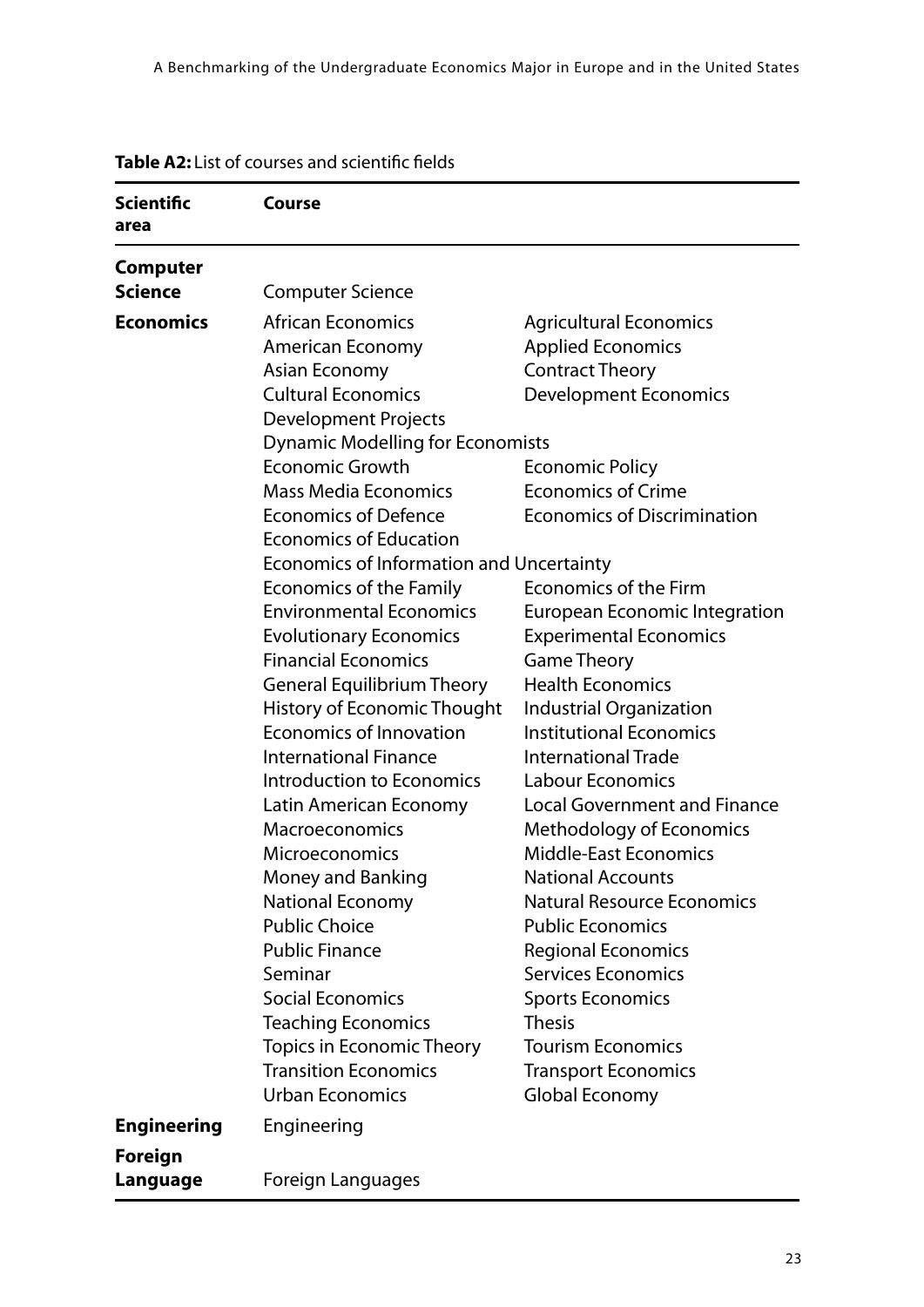| International Relations<br>(Others: Arts, Architecture,<br>Literature, National Language )<br>Introduction to Law                                                                          |
|--------------------------------------------------------------------------------------------------------------------------------------------------------------------------------------------|
|                                                                                                                                                                                            |
|                                                                                                                                                                                            |
| Accounting (Financial Accounting / Cost Accounting)<br><b>Business Strategy</b><br><b>Commercial Management</b><br>Human Resource Management<br>Logistic Management<br>Services Management |
|                                                                                                                                                                                            |
|                                                                                                                                                                                            |
|                                                                                                                                                                                            |
|                                                                                                                                                                                            |
| Geography and Urban Planning<br>Psychology and Economics/Behavioural Economics                                                                                                             |
|                                                                                                                                                                                            |

#### **Table A2:** List of courses and scientific fields (continued)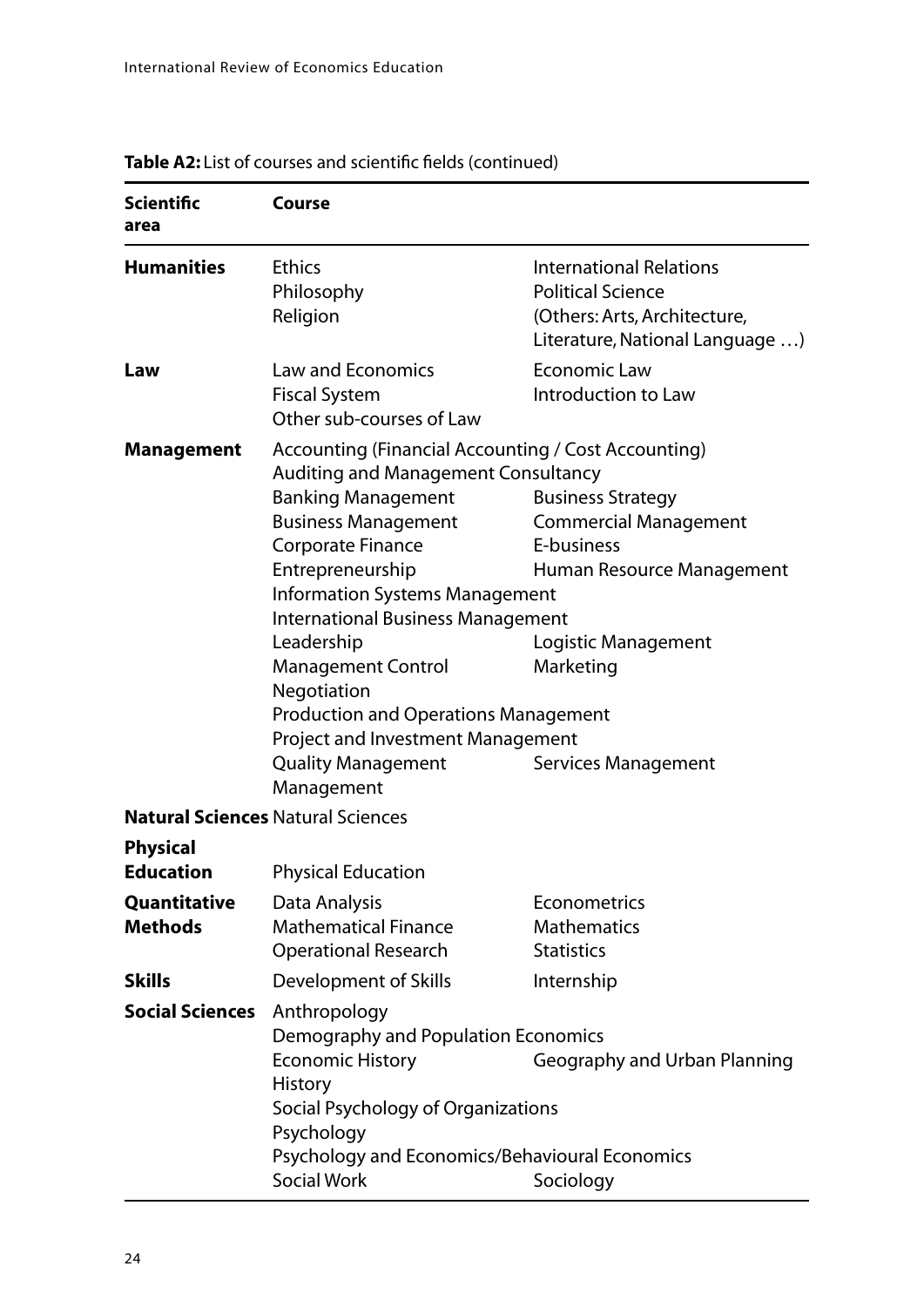# **Notes**

- $1$  The institutions that occupy the first places in both general university rankings and in the ones for Economics departments tend to be quite similar, and they do not change much throughout the years.The possible bias in choosing a particular ranking is thus limited. One example of a general ranking for US colleges can be seen in: http://colleges.usnews.rankingsandreviews.com/usnews/edu/ college/rankings/brief/t1natudoc\_brief.php
- 2 The National Implementation Reports are available from: http://www.bologna-bergen2005.no.
- <sup>3</sup> Israeli universities were not considered in our analysis, although they are classified as European by Kalaitzidakis *et al*. (2003) and they appear on the first 20 leading European institutions, since Israel is not a signatory of the Bologna Process.
- 4 Minors in Economics typically include courses on Microeconomics and Macroeconomics, more advanced optional courses on specific Economics subjects and sometimes Quantitative Methods courses, thus constituting a coherent study plan in Economics, although of much smaller length than a major. Minors can also be study programs in specialised fields within a scientific field.
- 5 The distance coefficients, which measure the degree by which clusters created differ, resulting from a global cluster analysis for all variables and regions point to an optimal number of only two clusters. Results stated in the text but not presented for space reasons, are available from the corresponding author.
- 6 The analysis of the distance coefficients for Europe points to an optimal number of four clusters. However, we focus on the grouping of courses in two clusters to guarantee coherence with the remaining groupings in the study, namely the one for the USA and the global analysis under the heading *Main analysis*.
- $7$  The demand for undergraduate economics degrees presents mixed results in the USA. For example, for the time span 1990–04, demand has been experiencing significant expansion periods as well as considerable consecutive reductions (Siegfried, 2005).
- 8 Foreign Languages represent a special case, since they are important in fulfilling university requirements in the USA.
- <sup>7</sup> In the European ranking, the institution ranked 14th in (Kalaitzidakis *et al*. 2003), which is INSEE – L'Institut National de la Statistique et des Etudes Economiques (ranked 58th in the world), was excluded because it is a research and statistical institute and not a higher education Economics department.

# References

Becker, W. (2000) Teaching Economics in the 21st Century,*Journal of Economic Perspectives*, 14 (1), Winter, pp. 109–119.

Centra, J. (1983) Research Productivity and Teaching Effectiveness, *Research in Higher Education*, 18 (4), December, pp. 379–389.

Conference of European Ministers Responsible for Higher Education (1998) *The Sorbonne Joint Declaration – Joint declaration on harmonisation of the architecture of the European higher education system by the four Ministers in charge for France, Germany, Italy and the United Kingdom*, Paris, Sorbonne, May.